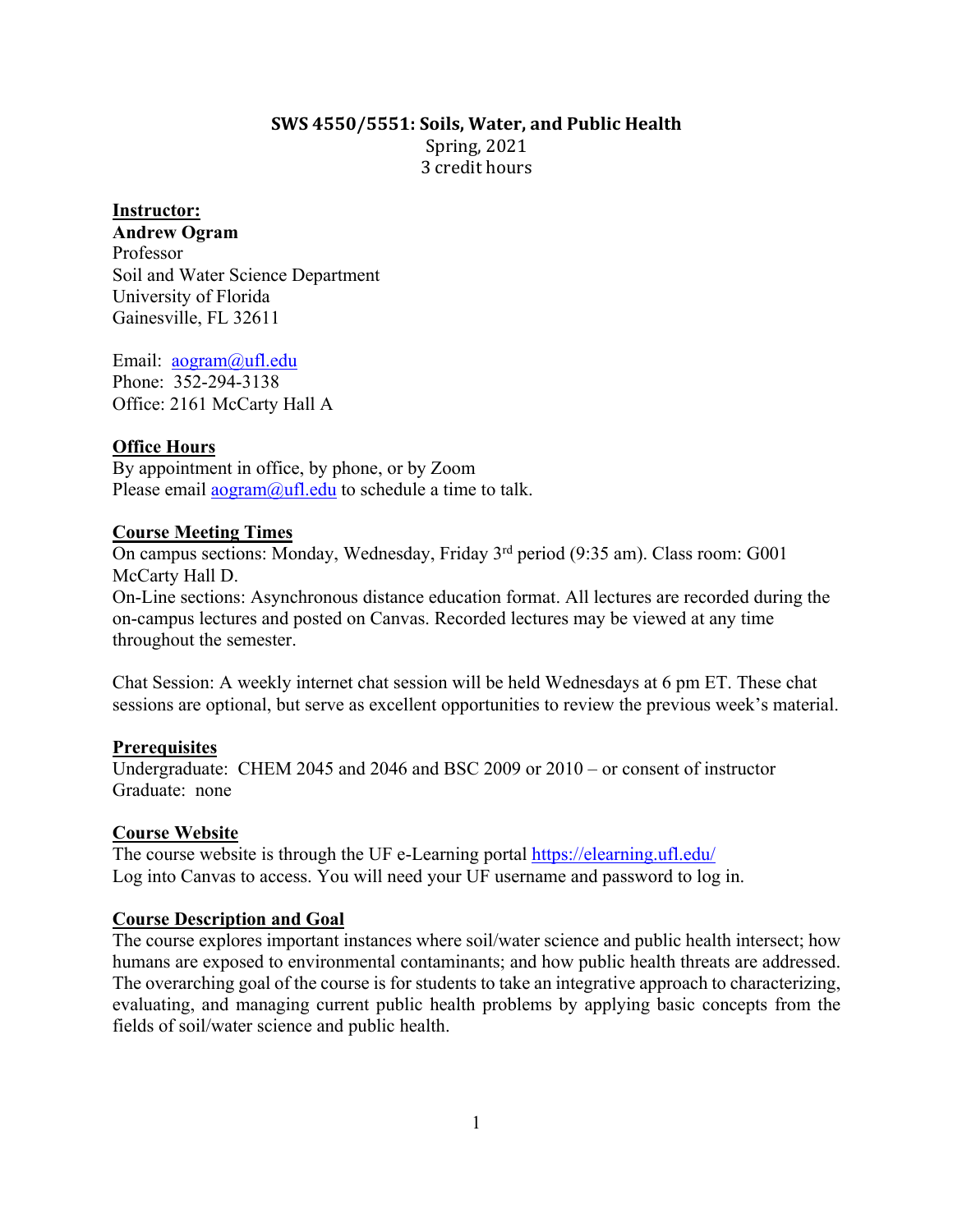# **Course Objectives**

Upon successful completion of the course, the student will be able to:

- Describe the *disciplines of public and environmental health* and *soil and water science*, and discuss *issues/legislation* that shape the fields
- Describe *basic soil characteristics* and *physical/chemical/biological processes* that enable preliminary *estimates of how various contaminants may move, react, and dissipate* in dynamic soil and aquatic environments
- Describe various *physical/chemical/biological hazards* and *protective factors*
- Describe factors which influence *exposure pathways, exposure behaviors, and health outcomes* as they relate to soil properties, water/soil quality, and water/soil management
- Highlight important and/or innovative *strategies and techniques* from the field of soil and water science that serve to protect and promote public health
- Describe processes of *site evaluation, risk assessment, data reporting, and public communication*
- Explain how *risk evaluations develop into standards*
- Describe *soil, water, and public health topics* from *different geographical perspectives*

# **Student Learning Outcomes and Competencies**

This course contributes to the following Soil and Water Science Department learning outcomes and expected competencies:

- Graduate students
	- o Demonstrate comprehensive understanding in soil and water sciences.
	- o Synthesize and interpret scientific findings.
	- o Employ scientific methods to generate new information and knowledge.
	- o Demonstrate the ability to apply the scientific methods learned in the program to problems in soil and water sciences (transferable skills).
- Undergraduate students
	- o Critically evaluate the sustainability of water resources in relation to human needs and natural ecosystem function (water science specialization) and soil forming factors and soil morphology related to field-scale processes (soil science specialization).
	- o Demonstrate quantitative problem-solving abilities by applying, analyzing, and synthesizing content knowledge related to soil and water chemistry and physics.

Attendance Policy: Attendance is required for all on-campus sections. Students with more than four unexcused absences will not be allowed to take the optional final exam.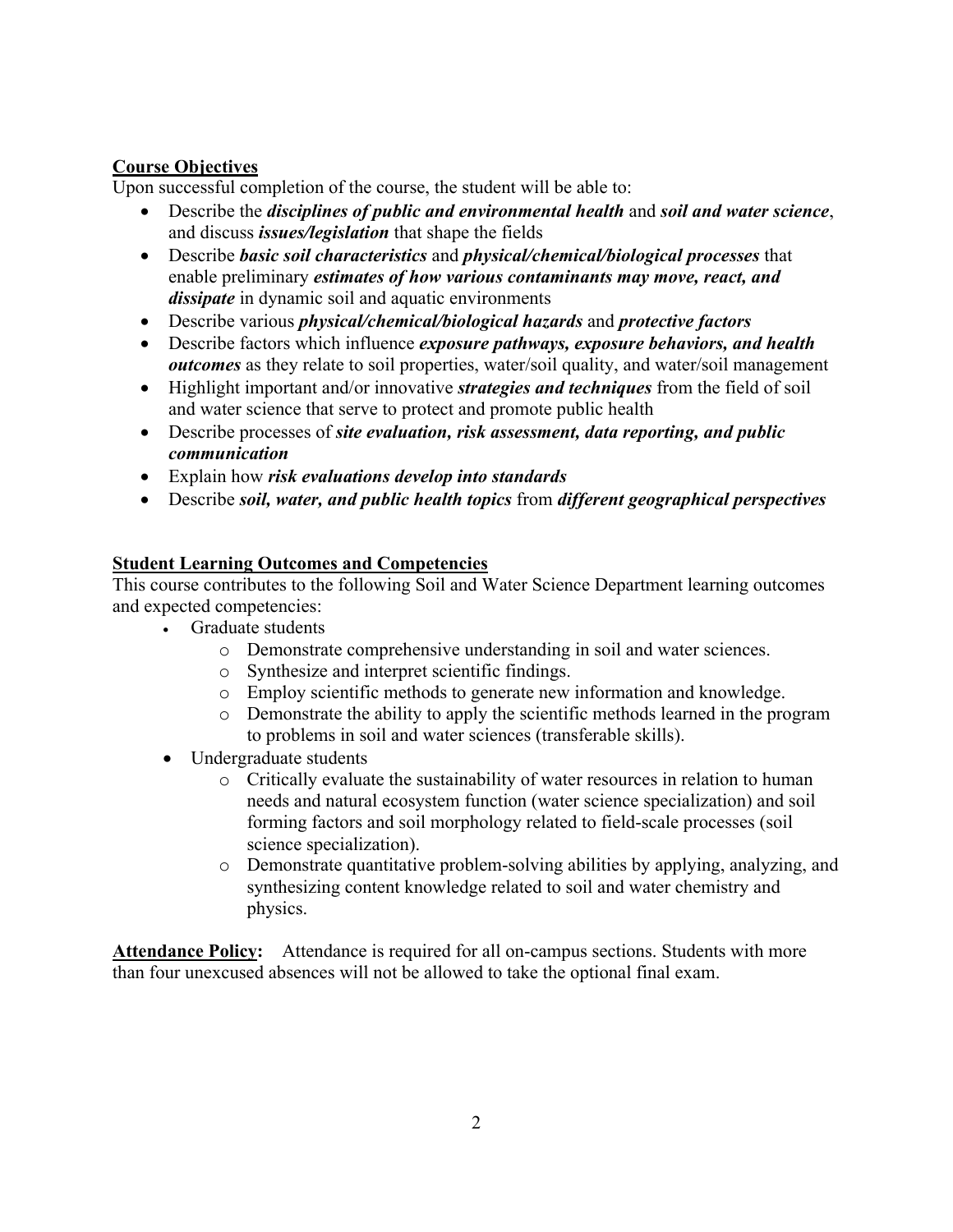# **Required Texts**

• The textbook for the course, Environmental and Pollution Science,  $2<sup>nd</sup>$  Edition, Academic Press, by Pepper, Gerba, and Brusseau, is available as an ebook via the UF Library Course Reserve System ARES. **Students will have access to the ebook while they are registered for the course, such that there is no need to purchase the book.**

### **Other Assigned Readings**

Readings will be assigned and provided in electronic format as the course progresses, so *be sure to check the course webpage each week for posted materials.* Many of the readings are listed in the Course Topics, Schedule, and Due Dates table at the end of the syllabus.

### **What YOU Should Expect From Your INSTRUCTOR and This Course**

- Recorded lectures and tutorials
- Timely and thorough answers to questions posted to the discussion board and in emails but do not expect instantaneous replies from me or your coursemates. Plan accordingly!
- Respect, guidance, and constructive criticism in feedback to submitted assignments

# **What Your INSTRUCTOR Expects From YOU in This Course**

Daily:

• Check for new **Announcements** on the course webpage

Weekly:

- Check the **Weekly Unit**. You are responsible for completing each unit **in its entirety** within its assigned week. Posted information will follow the Course Topics, Schedule, and Due Dates table at the end of this syllabus.
- Post comments/questions to the discussion board and/or blogs.
- Complete any posted assignments.

On due dates:

• Submit assignments through the appropriate Weekly Unit on Canvas. Most assignments will be due by 11:59 pm ET on Sundays.

Always:

• Be respectful to your course mates and instructor.

# **Instructional Methods and Course Technology**

This course is delivered completely online and in an asynchronous format (i.e. no live meeting times are required, although optional "live" chat sessions will be held). Course content and assignments are posted in Weekly Units. Weekly Units typically include recorded lectures, reading assignments, and discussion board postings. In addition, some Weekly Units include homework assignments, quizzes, and/or exams.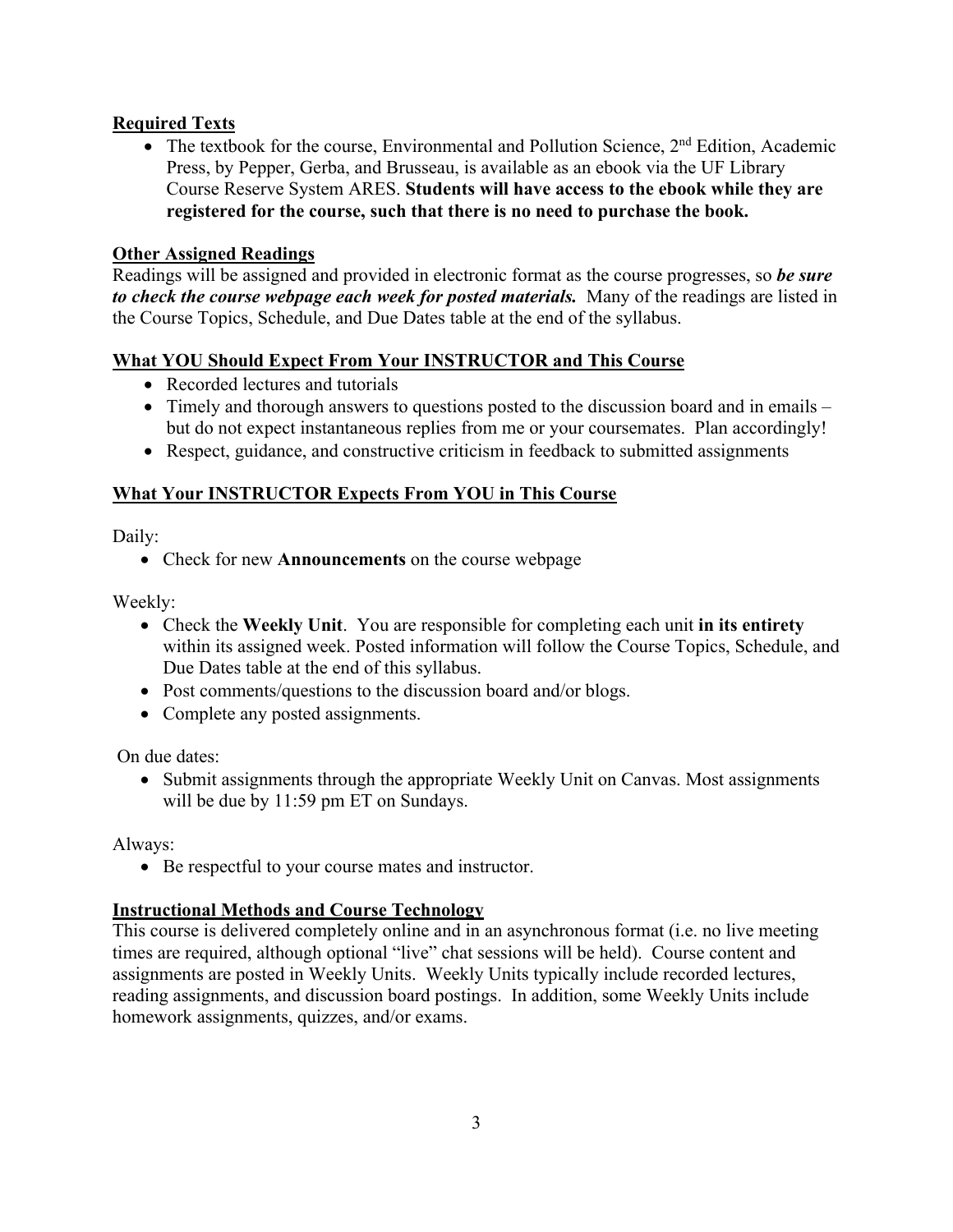### **Student Evaluation**

Grades will be determined by the accumulation of points received for the completion of the following course requirements. **Ten percentage points are subtracted for each day an assignment is late, and no late assignments will be accepted 3 or more days after the due date. Work completed for other courses cannot be "recycled" for this course. All work must be original. If you have a question about modifying previous work, please ask first. Make up exams are rarely authorized.** 

\*\* Any requests for make-ups due to technical issues **must** be accompanied by the ticket number received from LSS when the problem was reported to them. The ticket number will document the time and date of the problem. You **must** e-mail your instructor within 24 hours of the technical difficulty if you wish to request a make-up.

### **Requirements for make-up exams, assignments, and other work in this course are consistent with university policies that can be found at: https://catalog.ufl.edu/ugrad/current/regulations/info/attendance.aspx.**

**Information on current UF grading policies for assigning grade points can be found at: https://catalog.ufl.edu/ugrad/current/regulations/info/grades.aspx.** 

### **Graduate students (SWS 5551):**

|                                | 1. Term paper                      | $250$ pts |  |  |
|--------------------------------|------------------------------------|-----------|--|--|
| (Including 25 pts for outline) |                                    |           |  |  |
|                                | 2. Exams $(3 \omega 225$ pts each) | $675$ pts |  |  |
|                                | 3. Peer Review of term papers:     | $100$ pts |  |  |
|                                | 4. Weekly Quizzes                  |           |  |  |
|                                | $(11@20$ pts each)                 | $220$ pts |  |  |
|                                | 5. Weekly Discussion               |           |  |  |
|                                | $(11@10$ pts each)                 | $110$ pts |  |  |
|                                |                                    |           |  |  |

### **Total: 1355 points**

### **Undergraduate students (SWS4550)**

| 1. Exams $(3 \omega)$ 225 points each) 675 pts |           |
|------------------------------------------------|-----------|
| 2. Review grad student papers                  | $100$ pts |
| 3. Weekly Quizzes                              |           |
| $(11@20$ pts each)                             | $220$ pts |
| 4. Weekly Discussion                           |           |
| $(11@10$ pts each)                             | $110$ pts |
|                                                |           |

### **Total: 1105 points**

### **Grading Scale:**

100-92% = A; 91-90% = A-; 89-87% = B+; 86-82% = B; 81-80% = B-; 79-77% = C+; 77-72% = C; 71-70% = C-; 69-67% = D+; 67-62% = D; 61-60=D-;  $\langle 59\% \rangle = E$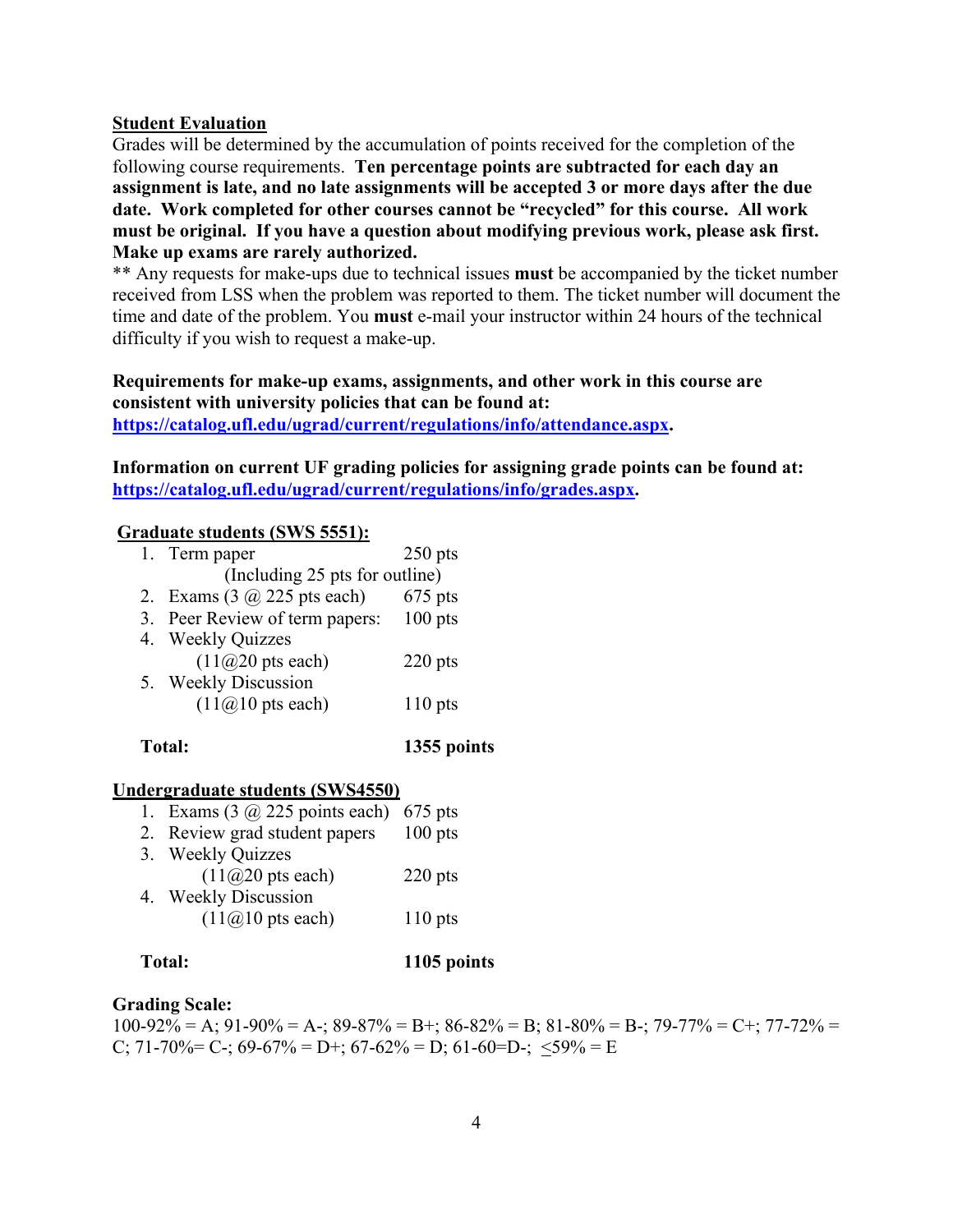\*\*Note: Please keep a copy of all returned communication in case you have a question regarding your final grade.

### **Requirement Descriptions**

- *Three exams* will be given throughout the semester. Each exam will be designed to require no more than one hour for most students, and will be comprised of a mixture of multiple choice, true/false, and short answer questions. Students will have considerable flexibility as to when they take the exams within a window of approximately 14 hours. All exams will be proctored through Honor Lock, requiring students to register for each exam through Honor Lock. More information on Honor Lock is provided on a separate document.
- *Weekly quizzes* will be associated with the lecture and reading components. The quizzes are open book. Two attempts will be allowed for each quiz.
- *Discussion topics* will be added to the Canvas site each Monday. Student responses to the posts should be thoughtful. This will be a good forum for students to share opinions and individual experiences that pertain to the topic. Responses are due by the following Sunday at 11:30 pm ET.
- A *term paper* is required for graduate students (250 points). Students will write a paper on a topic relevant to the course material. The term paper subject matter will be selected by the student in consultation with the instructor and a final outline will be submitted for 5% of the total term paper grade. Late papers will be penalized 5% for each day after the deadline. Consult separate documents provided by the instructor regarding details, including deadlines. Papers will be reviewed for plagiarism by Turnitin. Review the university policy on plagiarism. Papers should be approximately 10 to 15 pages in length, 12 font, double spaced. The papers should be fully referenced. Style of citation is up to the individual.
- Students will *review papers* written by fellow students. The reviews will be completely anonymous to all but the instructor (i.e., names will be removed from both the paper and the review prior to return). Reviews should be approximately one page in length (12 font, double spaced). Reviews should contain a summary of the paper and a critical evaluation.
- *Optional final exam*: Students have the option of taking the final exam to replace the lowest regular exam. On-campus students with no more than four unexcused absences are eligible to take the optional final.

### **Course Policies**

- Students are responsible for all information in the assigned texts and information presented in class materials.
- Students are expected to read all assigned materials prior to contributing to discussion boards or completing related assignments/activities.
- Students should always consider the possibility of technology failure, and complete assignments to allow adequate time to correct for potential technology problems.
- Students are expected to communicate respectfully with their coursemates and instructor. Disrespectful or threatening interactions will not be tolerated. Students in violation of these expectations will be given ONE warning. If the behavior continues or is repeated, the student will be banned from the discussion board and will automatically lose all subsequent discussion board-related points.
- Cheating or plagiarism of any kind will not be tolerated. Any violations of this policy will result in a zero for the given assignment, and the zero will be figured into the final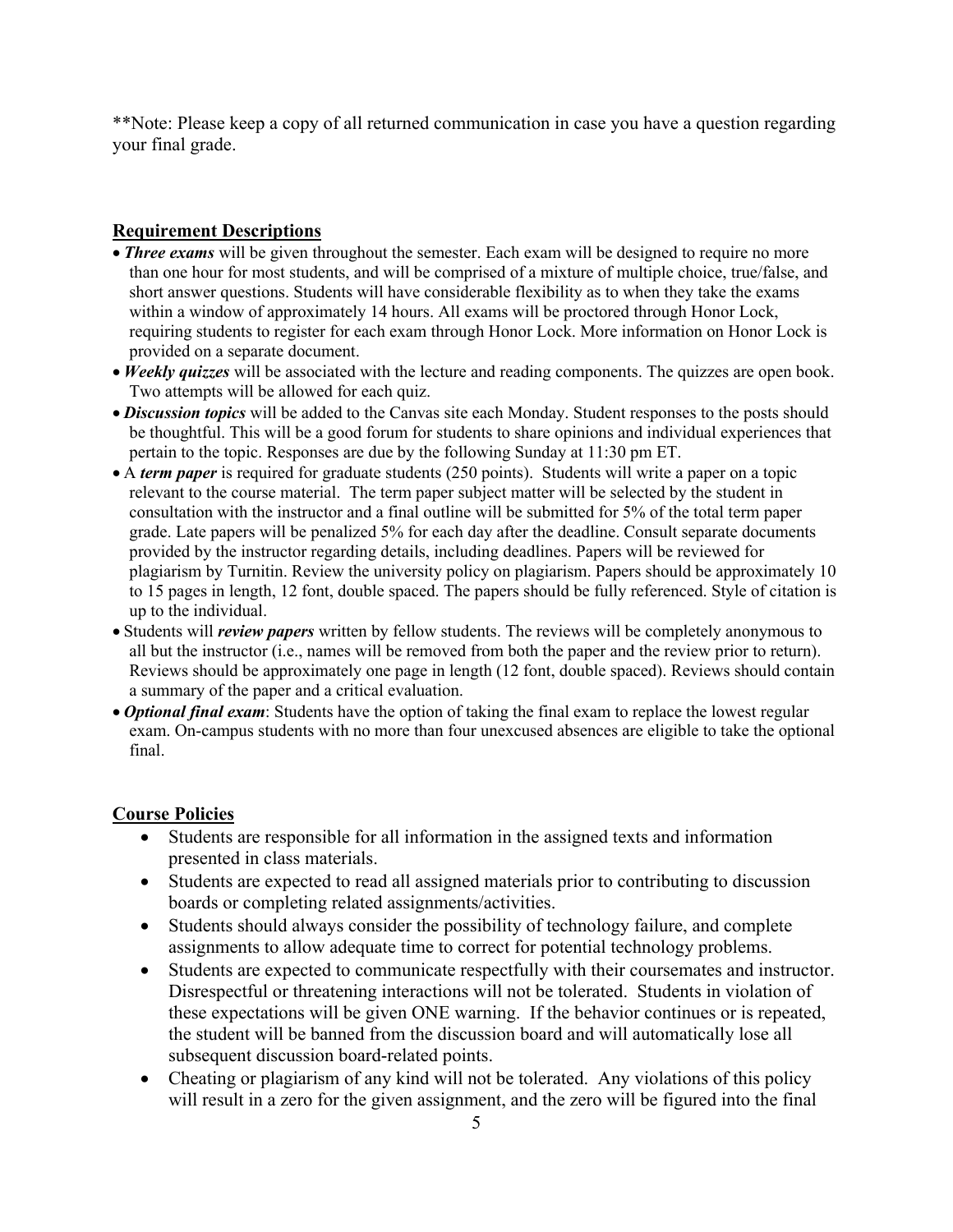grade. Additionally, students may be subject to University disciplinary action, including possible suspension/expulsion.

• **Attendance Policy:** Attendance is required for all on-campus sections. Students with more than four unexcused absences will not be allowed to take the optional final exam.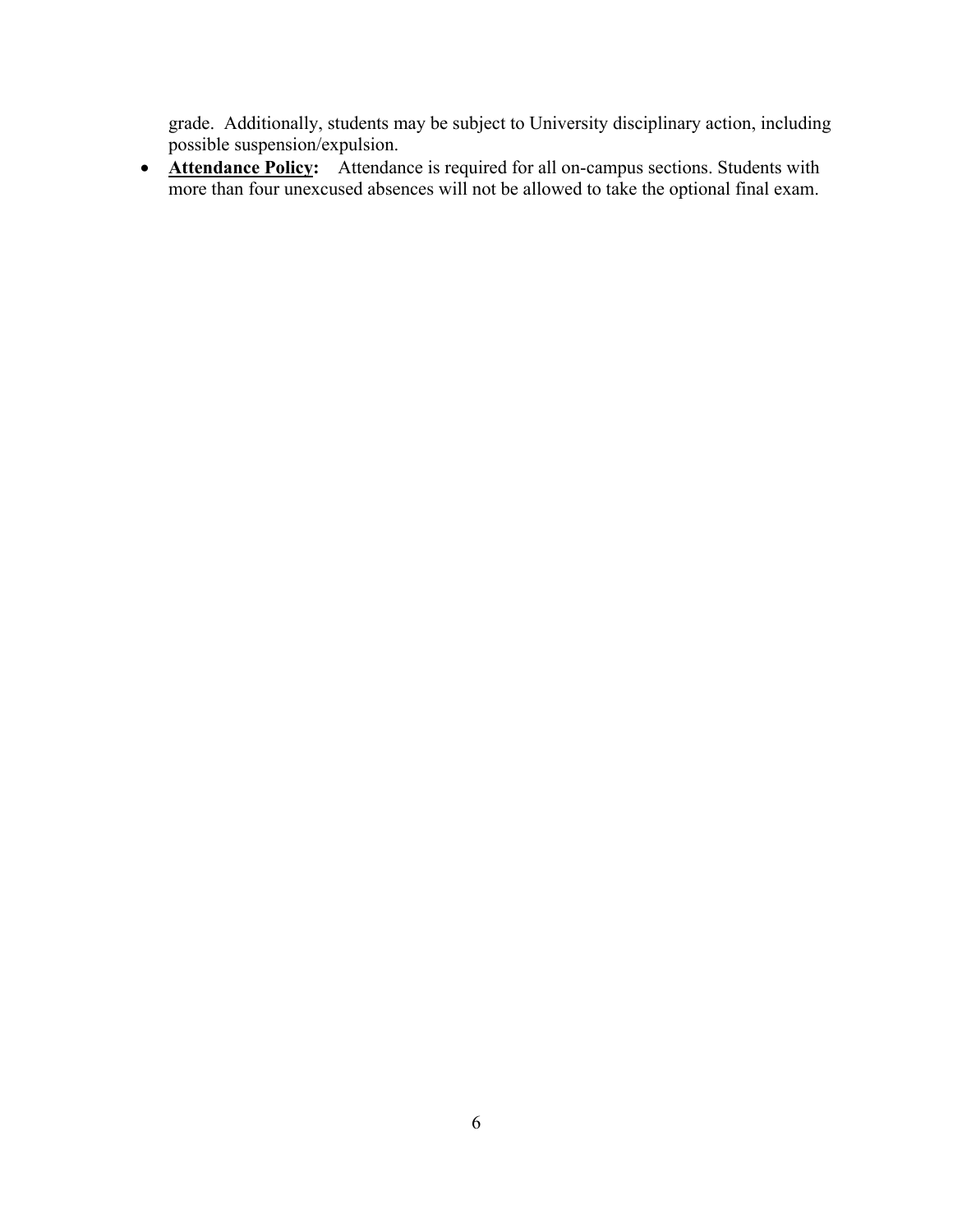### **Academic Honesty**

As a student at the University of Florida, you have committed yourself to uphold the Honor Code, which includes the following pledge: "*We, the members of the University of Florida community, pledge to hold ourselves and our peers to the highest standards of honesty and integrity."* You are expected to exhibit behavior consistent with this commitment to the UF academic community, and on all work submitted for credit at the University of Florida, the following pledge is either required or implied: *"On my honor, I have neither given nor received unauthorized aid in doing this assignment*."

It is assumed that you will complete all work independently in each course unless the instructor provides explicit permission for you to collaborate on course tasks (e.g. assignments, papers, quizzes, exams). Furthermore, as part of your obligation to uphold the Honor Code, you should report any condition that facilitates academic misconduct to appropriate personnel. It is your individual responsibility to know and comply with all university policies and procedures regarding academic integrity and the Student Honor Code. Violations of the Honor Code at the University of Florida will not be tolerated. Violations will be reported to the Dean of Students Office for consideration of disciplinary action. For more information regarding the Student Honor Code, please see: http://www.dso.ufl.edu/SCCR/honorcodes/honorcode.php.

### **Software Use**

All faculty, staff and students of the University are required and expected to obey the laws and legal agreements governing software use. Failure to do so can lead to monetary damages and/or criminal penalties for the individual violator. Because such violations are also against university policies and rules, disciplinary action will be taken as appropriate.

### **Technical Support**

For issues with technical difficulties for E-learning in Sakai, please contact the UF Help Desk at:

- Learning-support $(a)$ ufl.edu
- (352) 392-HELP
- https://lss.at.ufl.edu/help.shtml

### **Campus Helping Resources**

Students experiencing crises or personal problems that interfere with their general wellbeing are encouraged to utilize the University's counseling resources. Resources are available for students having personal problems or lacking clear career or academic goals, which interfere with their academic performance. The Counseling and Wellness Center provides confidential counseling services at no cost for currently enrolled students. The Career Resource Center provides support ranging from career planning to major exploration.

• *University Counseling & Wellness Center, 3190 Radio Road, 352-392-1575,* **www.counseling.ufl.edu/cwc/**

Counseling Services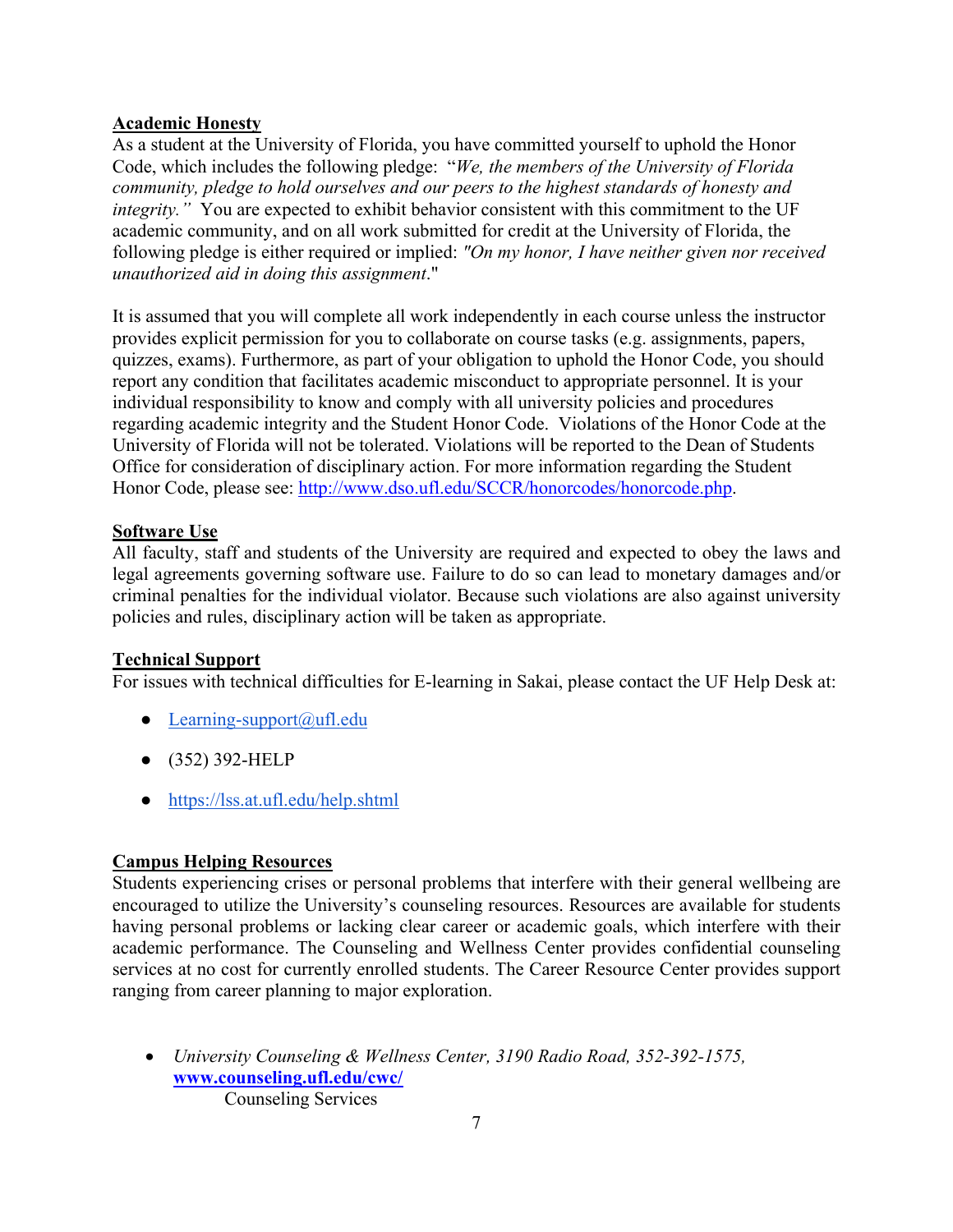Groups and Workshops Outreach and Consultation Self-Help Library Training Programs Community Provider Database

- *Career Resource Center,* First Floor JWRU, 392-1601, **www.crc.ufl.edu/**
- *University Police Department*, 392-1111 or 9-1-1 for emergencies

# **Services for Students with Disabilities**

The Disability Resource Center coordinates the needed accommodations of students with disabilities. This includes registering disabilities, recommending academic accommodations within the classroom, accessing special adaptive computer equipment, providing interpretation services and mediating faculty-student disability related issues. Students requesting classroom accommodation must first register with the Dean of Students Office. The Dean of Students Office will provide documentation to the student who must then provide this documentation to the Instructor when requesting accommodation

0001 Reid Hall, 352-392-8565, www.dso.ufl.edu/drc/

### **Course Evaluation**

Students are expected to provide feedback on the quality of instruction in this course by completing online evaluations at https://evaluations.ufl.edu. Evaluations are typically open during the last two or three weeks of the semester, but students will be given specific times when they are open. Summary results of these assessments are available to students at https://evaluations.ufl.edu/results/.

Should you have any complaints with your experience in this course please visit http://www.distance.ufl.edu/student-complaints to submit a complaint.